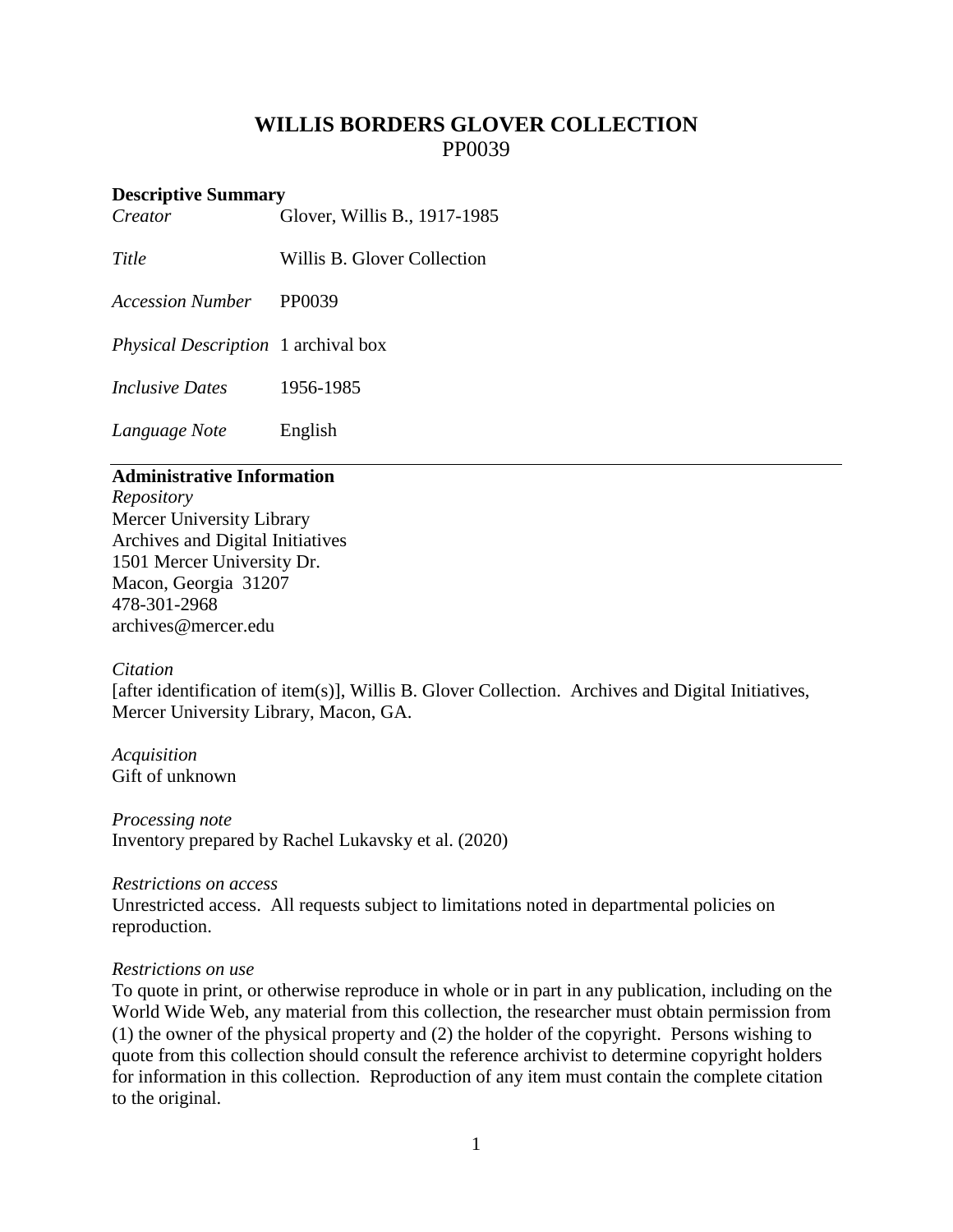# **Collection Description**

#### *Biographical Note*

Willis Borders Glover was born on July 15, 1917, in Hattiesburg, Mississippi. He received his B.A. from Mississippi College in 1938, his M.A. from University of Virginia in 1939, and his Ph.D. from Harvard University in 1951. Dr. Glover was an instructor of history at Southwest Mississippi Junior College (1939-1942), an assistant professor of history at Southern Methodist University (1948-1955) before coming to Mercer University in 1955.

#### *Scope and Content Note*

The collection contains Willis B. Glover's personal data sheet, various correspondence, articles and publications, history lecture notes at the University of Virginia and Mercer University, and miscellaneous notes. The collection also contains articles and clippings from various authors.

#### *Subjects*

Southwest Mississippi Junior College Southern Methodist University Mercer University

*Related Material* Willis B. Glover biographical file Department of History at Mercer University

# **Series Description**

|           | Series 1: Correspondence                |
|-----------|-----------------------------------------|
| Series 2: | <b>Articles and Publications</b>        |
| Series 3: | <b>History Notes, Mercer University</b> |
| Series 4: | History Notes, University of Virginia   |
| Series 5: | Articles/Clippings, Various Authors     |
|           |                                         |

# **Container List**

#### SERIES 1: CORRESPONDENCE

- Folder 1/1: Correspondence
- Folder 1/2: Old Correspondence
- Folder 1/3: *Christian Century*
- Folder 1/4: President Harris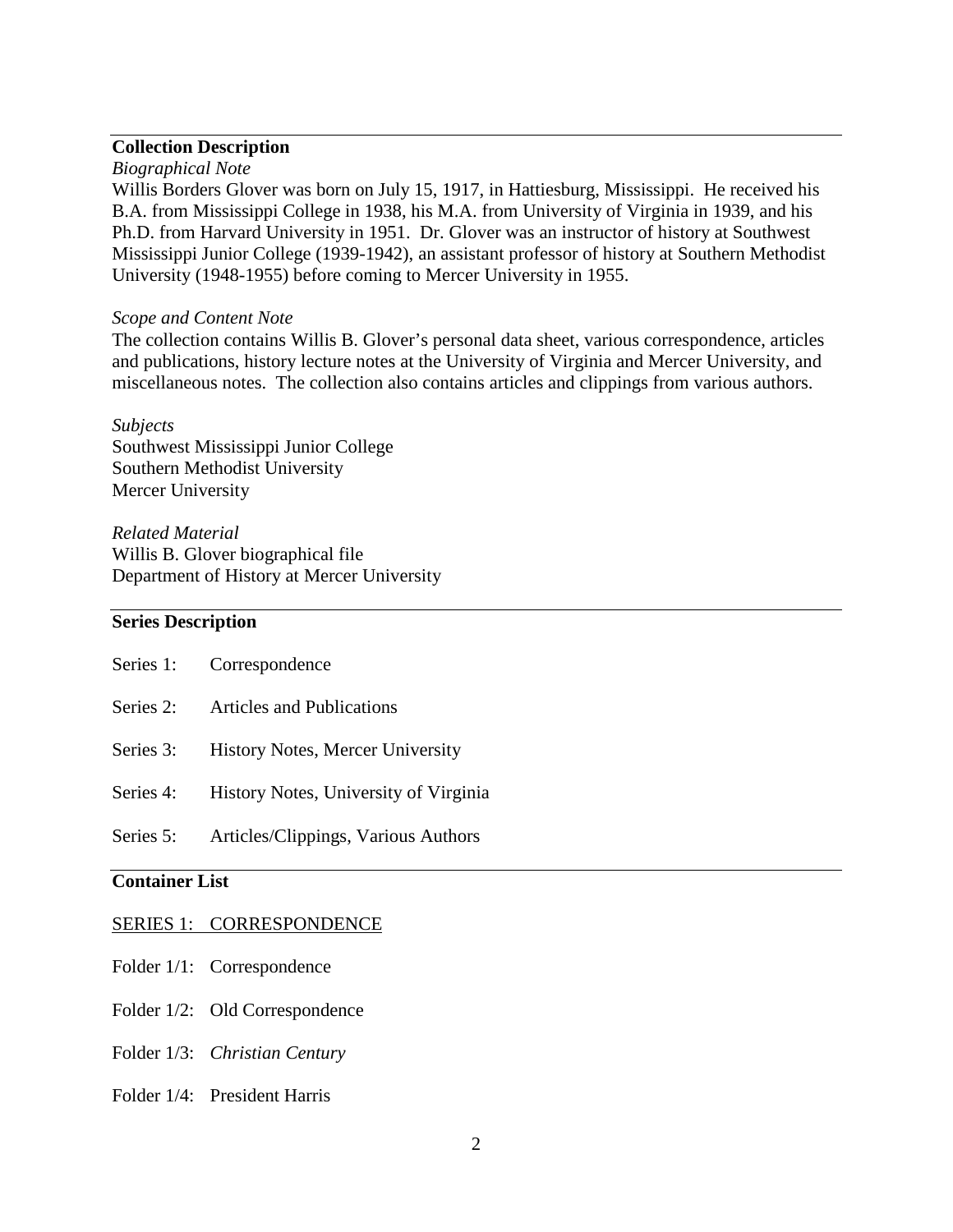- Folder 1/5: Harvard Appointment Office
- Folder 1/6: Hobbes Correspondence
- Folder 1/7: Negro
- Folder 1/8: *Time* Magazine Correspondence

#### SERIES 2: ARTICLES AND PUBLICATIONS

- Folder 1/9: List of Publications and Personal Data Sheet
- Folder 1/10: "Demythologizing the New Theology" *The Christian Century*
- Folder 1/11: "The Christian Character of Tolkien's Invented World" Tolkien
- Folder 1/12: "Religious Orientations of H.G. Wells: A Case Study in Scientific Humanism" Wells, H.G.
- Folder 1/13: Notes for the Wells article
- Folder 1/14: "Christian Origins of Modern Secular Culture" *Religion in Life*

#### SERIES 3: HISTORY NOTES, MERCER UNIVERSITY

- Folder 1/15: 20<sup>th</sup> Century Europe
- Folder 1/16: Enlightenment
- Folder 1/17: History 116, Miscellaneous

Folder 1/18: Napoleon

- Folder 1/19: Miscellaneous Notes
- Folder 1/20: From History 125
- Folder 1/21: History 114
- Folder 1/22: History 125 and 225
- Folder 1/23: History 125 and 325
- Folder 1/24: 19<sup>th</sup> Century Europe